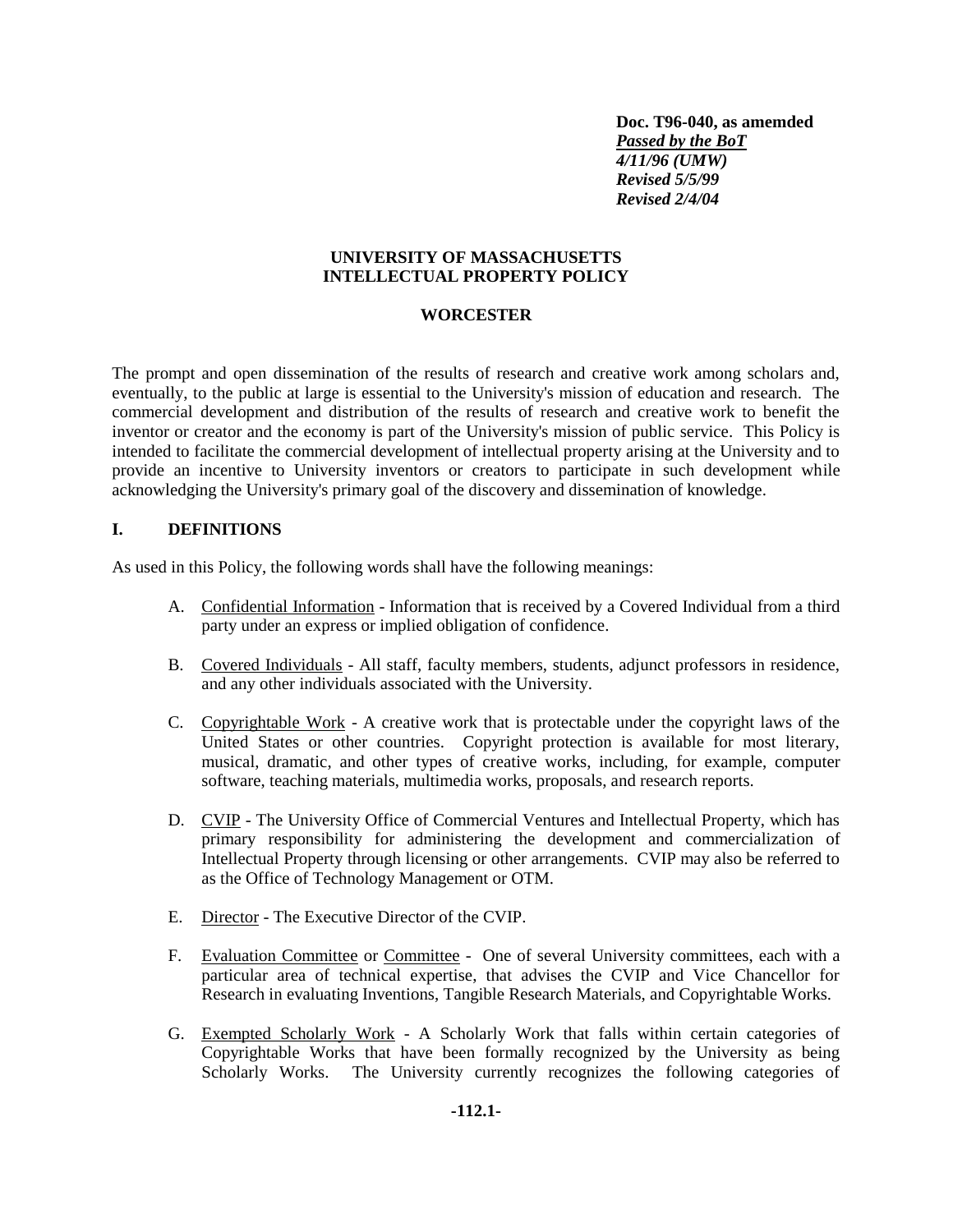Exempted Scholarly Works: textbooks, class notes, research articles, research monographs, student theses and dissertations, paintings, drawings, sculpture, musical compositions, poetry, and popular fiction and nonfiction. The President may adopt additional categories of Exempted Scholarly Works. As described below, under most circumstances Exempted Scholarly Works need not be disclosed to the University and the University automatically waives any ownership interest in such works.

- H. Intellectual Property Inventions, Copyrightable Works, and Tangible Research Materials.
- I. Invention A discovery or development that is protectable under the patent laws of the United States or other countries.
- J. Outside Researcher An individual who performs or directs research for an organization other than the University.
- K. President The President of the University or his or her designee.
- L. Public Disclosure or Publicly Disclosed Any written or oral disclosure of an Invention or Copyrightable Work to any person not under a contractual or fiduciary obligation of confidentiality to the University.
- M. Scholarly Work A Copyrightable Work that has the primary goal of disseminating academic or scholarly knowledge, or is a work of art or literature. As described below, whether a Copyrightable Work is a Scholarly Work will be determined by the Director and Vice Chancellor for Research on a case-by-case basis (except that Exempted Scholarly Works are automatically considered Scholarly Works), and under most circumstances the University waives all ownership interests in Scholarly Works.
- N. Tangible Research Materials or Materials Tangible biological, chemical, and physical materials or equipment. Examples include cell lines, antibodies, DNA or RNA, chemical samples, plasmids, and prototypes.
- O. Vice Chancellor for Research The Vice Chancellor for Research at each campus, or where no such person exists, the Provost (or their designees).

# **II. SCOPE**

A. Persons Subject to the Policy

All Covered Individuals are subject to this Policy.

B. Types of Intellectual Property Covered by the Policy

This Policy addresses the three categories of Intellectual Property (Inventions, Copyrightable Works, and Tangible Research Materials) as well as Confidential Information. The President shall have authority to designate additional types of Intellectual Property under this Policy.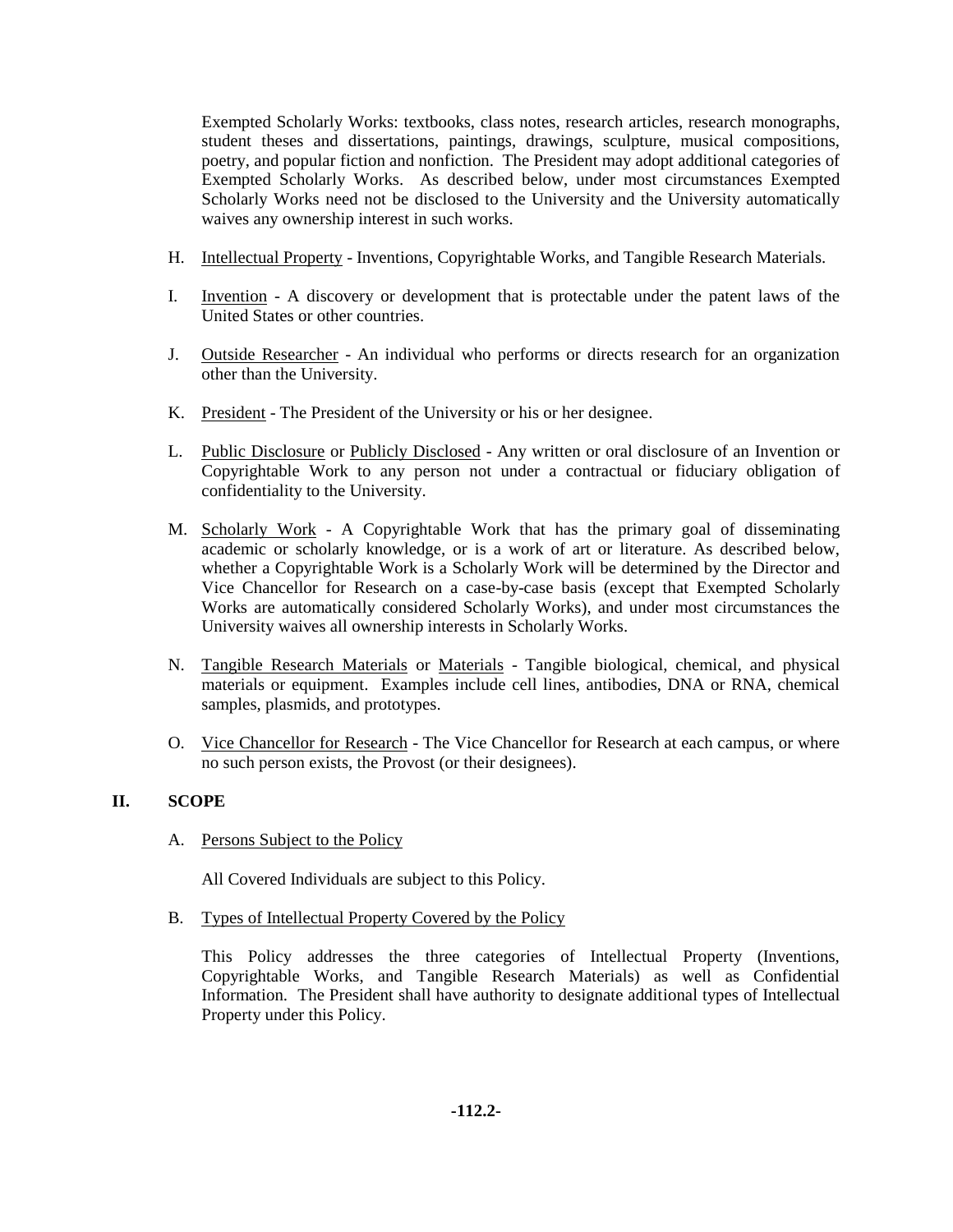## **III. POLICY**

### A. Participation Agreement

The University has adopted a Participation Agreement, attached as Exhibit A, that confirms acceptance of this Policy by Covered Individuals and assigns to the University all rights in any Intellectual Property in which the University asserts ownership (as described below).

- 1. Students Students must sign the Participation Agreement prior to employment by the University in any research-related position. Such employment would include, for example, an arrangement whereby a student is funded as a research assistant under a government research grant or an industry-sponsored research agreement with the University. Students may also be required to sign the Participation Agreement under other appropriate circumstances, as determined by the Vice Chancellor for Research.
- 2. Individuals Other Than Students All Covered Individuals other than students must sign the Participation Agreement. The University will confirm that a valid Participation Agreement is on file before a Covered Individual receives any University-administered funds under a sponsored research grant or agreement.

#### B. Ownership of Intellectual Property

Any Covered Individual who invents, creates, or discovers any Intellectual Property will own all rights to such Intellectual Property except as follows:

1. Use of University Resources - The University will own any Intellectual Property (other than Exempted Scholarly Works) that is made, discovered, or created by any Covered Individual who makes significant use of University resources (including Universityadministered funds or University-funded time, facilities, or equipment) in connection with the development of such Intellectual Property. If the Individual uses only library facilities and occasional use of office equipment to create the Intellectual Property, such use will not ordinarily be considered "significant use" of University resources.

If a Covered Individual makes, creates or discovers Intellectual Property (other than Exempted Scholarly Works) that is the same as, directly related to, or substantially similar to a research project in which that faculty member is engaged at the University, then "significant use" of University resources will be presumed. As described below, the Covered Individual may rebut this presumption of University ownership through submission of documentary evidence which clearly establishes that the Intellectual Property was developed without significant use of University resources.

- 2. University-Commissioned Works The University will own any Intellectual Property (including Exempted Scholarly Works) that is made, discovered, or created by a Covered Individual who is specifically hired or commissioned by the University for that purpose, unless otherwise provided by written agreement between such individual and the University.
- 3. Intellectual Property Subject to Contractual Obligations Ownership of any Intellectual Property (including Exempted Scholarly Works) that is made, discovered, or created in the course of research funded by a sponsor pursuant to a grant or research agreement, or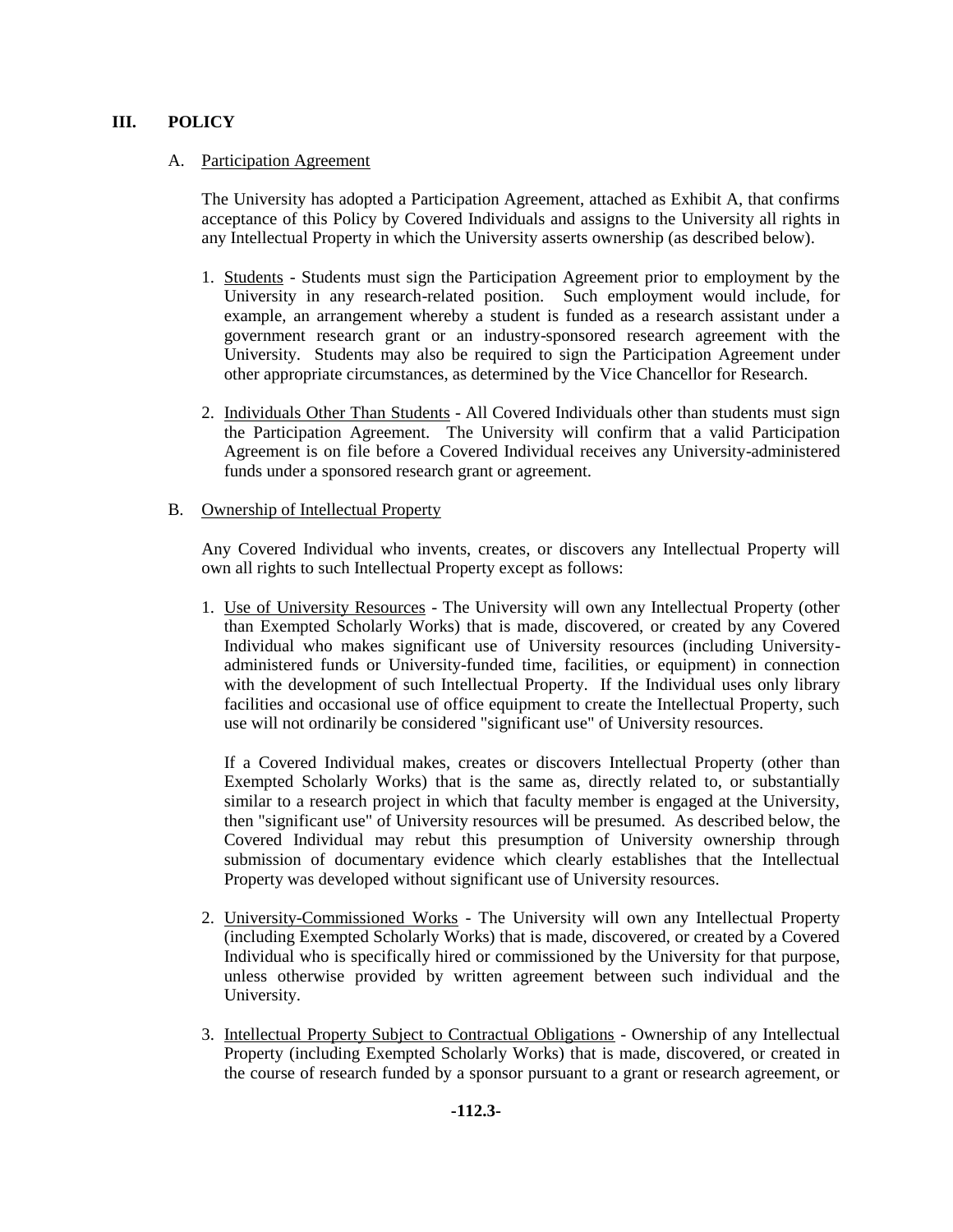which is subject to a materials transfer agreement, confidential disclosure agreement or other legal obligation affecting ownership, will be governed by the terms of such grant or agreement, as approved by the University, although the University will ordinarily claim ownership.

- 4. Student Works
	- a. Generally As with other Covered Individuals, students shall own any Intellectual Property that they make, discover, or create in the course of research (e.g., thesis or dissertation research) unless (i) the student received financial support from the University in the form of wages, salary, stipend, or grant funds for the research, (ii) the student made significant use of University resources (including University-administered funds or University-funded time, facilities, or equipment) in connection with the research, or (iii) the research was funded by a sponsor pursuant to a grant or sponsored research agreement or is subject to a materials transfer agreement, confidential disclosure agreement, or other legal obligation that restricts ownership of Intellectual Property.
	- b. Theses and Dissertations All student theses and dissertations are considered Exempted Scholarly Works; therefore, the student will own copyright to the Scholarly Work (unless Sections III.B.2. or III.B.3. apply), subject to a royaltyfree license to the University to reproduce and publish the Scholarly Work. As described below, students are allowed to publish their theses and dissertations unless they have agreed in writing to restrictions that preclude or delay publication.

Under certain circumstances, as described in Section III.C.3. below, the University will relinquish its rights in Intellectual Property to the inventor or creator of that Intellectual Property at his or her request.

C. Administrative Procedures - Inventions and Copyrightable Works

A primary goal of the University is the discovery and free dissemination of knowledge for the benefit of the public. The University recognizes, however, that in certain instances the public will only benefit from knowledge that is protected under the patent or copyright laws, which provide an incentive for economic development of that knowledge. The University therefore requests that all Covered Individuals disclose Inventions and Copyrightable Works (other than Exempted Scholarly Works) promptly, in order to allow the University an opportunity to evaluate their commercial potential, and to preserve or enhance their value by filing a patent application or obtaining a copyright registration. The University has established the following procedures in order to accomplish the dual objectives of disseminating knowledge and maximizing the economic value of that knowledge.

1. Disclosure to the University - Disclosure forms should be submitted to the CVIP or the Vice Chancellor for Research. The Vice Chancellor for Research and the CVIP will exchange copies of all disclosure forms that each receives. The Vice Chancellor for Research will also make available to the campus Office of Grants and Contracts appropriate information to permit required disclosures to research sponsors (e.g., federal agencies). The CVIP will make available appropriate disclosure forms. The treatment of different categories of Intellectual Property is set forth below.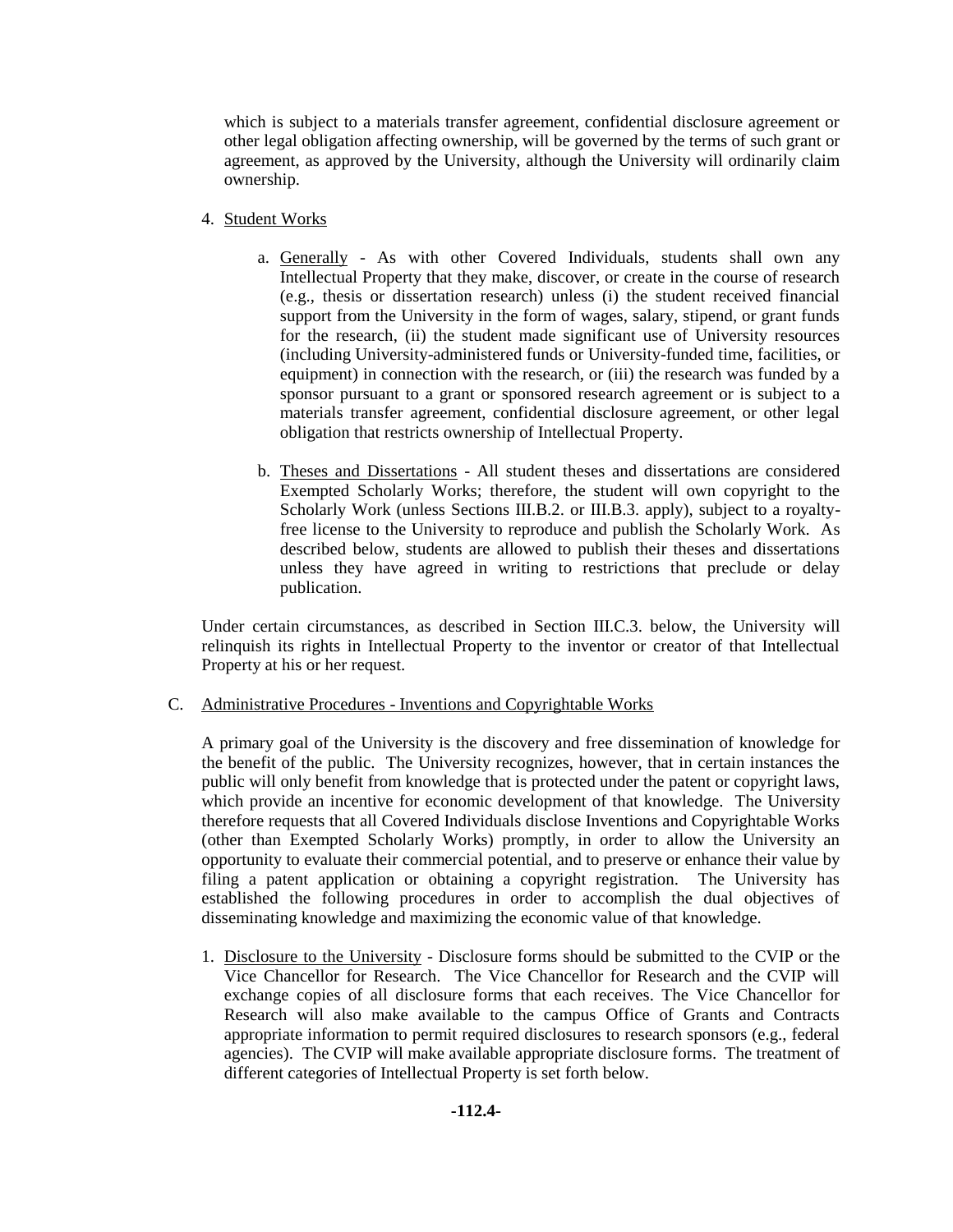a. Intellectual Property Developed with University Resources - All Covered Individuals are encouraged to disclose promptly all Inventions and Copyrightable Works (except Exempted Scholarly Works) that (i) are developed with significant use of University resources or (ii) are the same as, directly related to, or substantially similar to a research project in which that faculty member is engaged at the University (see Section III.B.1. above). Although the disclosure of such Inventions and Copyrightable Works is generally voluntary, if the Covered Individual intends to commercialize such Intellectual Property, disclosure is required reasonably before the Covered Individual takes any action to commercialize such Intellectual Property. Examples of commercial actions include, without limitation, seeking patent or copyright protection, commencing discussions with potential investors or licensees, or transferring the Intellectual Property to a third party.

If a Copyrightable Work is an Exempted Scholarly Work, no disclosure is required under any circumstances. In other cases in which a Covered Individual desires treatment of a Copyrightable Work as a Scholarly Work, the Covered Individual should submit to the CVIP or Vice Chancellor for Research, in addition to the disclosure form, a request for treatment of the work as a Scholarly Work and a brief explanation of why the work should be a Scholarly Work.

In the case of an Invention or Copyrightable Work that the Covered Individual claims is not subject to University ownership because the Intellectual Property was developed without significant use of University resources, the Covered Individual should submit to the CVIP or Vice Chancellor for Research, in addition to the disclosure form, a request for confirmation of individual ownership together with documentary evidence which clearly establishes that fact.

- b. University-Commissioned Works In the case of Inventions and Copyrightable Works (including Exempted Scholarly Works) that a Covered Individual is specifically hired or commissioned by the University to develop (see Section III.B.2. above), disclosure of the Intellectual Property is required unless otherwise provided by written agreement between such individual and the University.
- c. Intellectual Property Subject to Contractual Obligations (e.g., Sponsored Research Agreements) - In the case of Inventions and Copyrightable Works (including Exempted Scholarly Works) developed in the course of research funded by a sponsor pursuant to a grant or research agreement, or which is subject to a materials transfer agreement, confidential disclosure agreement or other legal obligation requiring disclosure, the disclosure of such Intellectual Property will be governed by the terms of such grant or agreement, as approved by the University, if such terms differ from this Policy.
- 2. Evaluation and Disposition of Disclosures The Director and the Vice Chancellor for Research will review, evaluate, and make a disposition of all disclosure forms, and will promptly notify the Covered Individual of their disposition. The evaluation and disposition of a disclosure will be completed as soon as possible, but for Inventions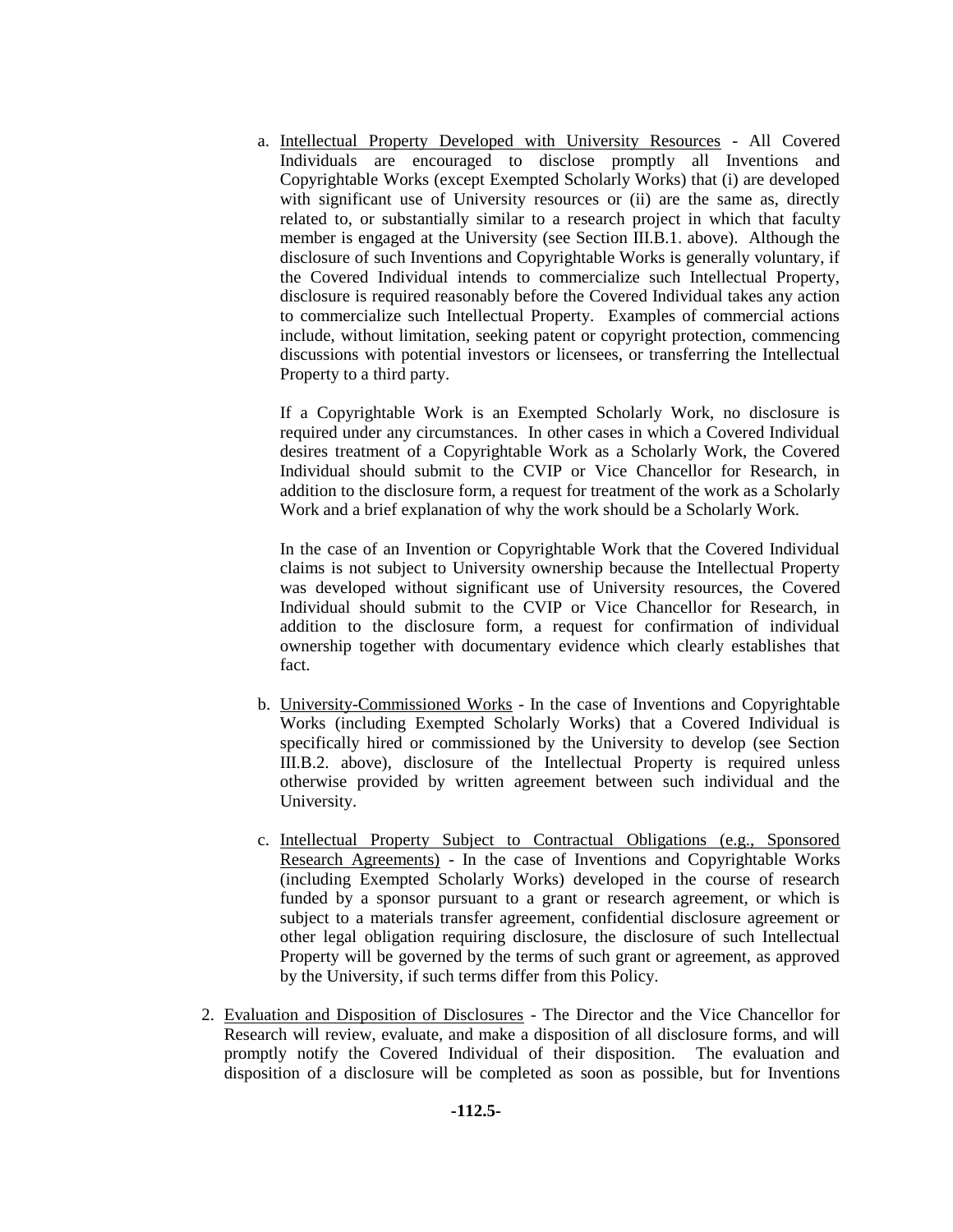ordinarily no later than ninety (90) days, and for Copyrightable Works ordinarily no later than thirty (30) days after the CVIP or the Vice Chancellor for Research receives a complete and accurate disclosure form and any other information that the CVIP or the Vice Chancellor for Research requests in order to make an informed evaluation of an Invention or Copyrightable Work. Disclosure forms will be evaluated for one of more of the following dispositions, subject to the appeals process described in Section III.C.4. below:

- a. Scholarly Work In the case of a Copyrightable Work that is claimed as a Scholarly Work (but is not an Exempted Scholarly Work), the Director and the Vice Chancellor for Research will decide whether that work is in fact a Scholarly Work.
- b. No Use of University Resources In the case of an Invention or Copyrightable Work that the Covered Individual claims is not subject to University ownership because the Intellectual Property was developed without significant use of University resources, the Director and the Vice Chancellor for Research will decide whether there was in fact significant use of University resources.
- c. Evaluation of Commercial Potential: The Evaluation Committees In the case of an Invention or Copyrightable Work that the Covered Individual discloses for possible commercialization by the University, the Director and the Vice Chancellor for Research will determine its commercial potential. To assist in this determination, the Director and the Vice Chancellor for Research may consult with patent or copyright counsel and outside experts in particular fields.

In addition to these resources, the Director and the Vice Chancellor for Research may seek the advice of various Evaluation Committees with expertise in various fields of research, which Committees the President shall have authority to establish at his or her discretion. Each Committee will be composed of faculty members with relevant expertise, appointed by the Chancellors in consultation with the Director and the Vice Chancellors for Research; a representative from the CVIP other than the Director; and a Committee Chair, selected by vote of the whole Committee. The Director may invite to any Committee meeting one or more individuals from outside the University with relevant industry experience to advise the Committee.

In the case of Inventions or Copyrightable Works (including Exempted Scholarly Works) that arise in the course of research funded by a sponsor under a grant or research agreement, or which are subject to a materials transfer agreement, confidential disclosure agreement, or other legal obligation affecting evaluation of disclosures, the evaluation process will be governed by the terms of such grant or agreement, as approved by the University, if such terms differ from this Policy.

In the unlikely event that the Director and the Vice Chancellor for Research disagree on the disposition of a disclosed Invention or Copyrightable Work, a final decision shall be made by the President.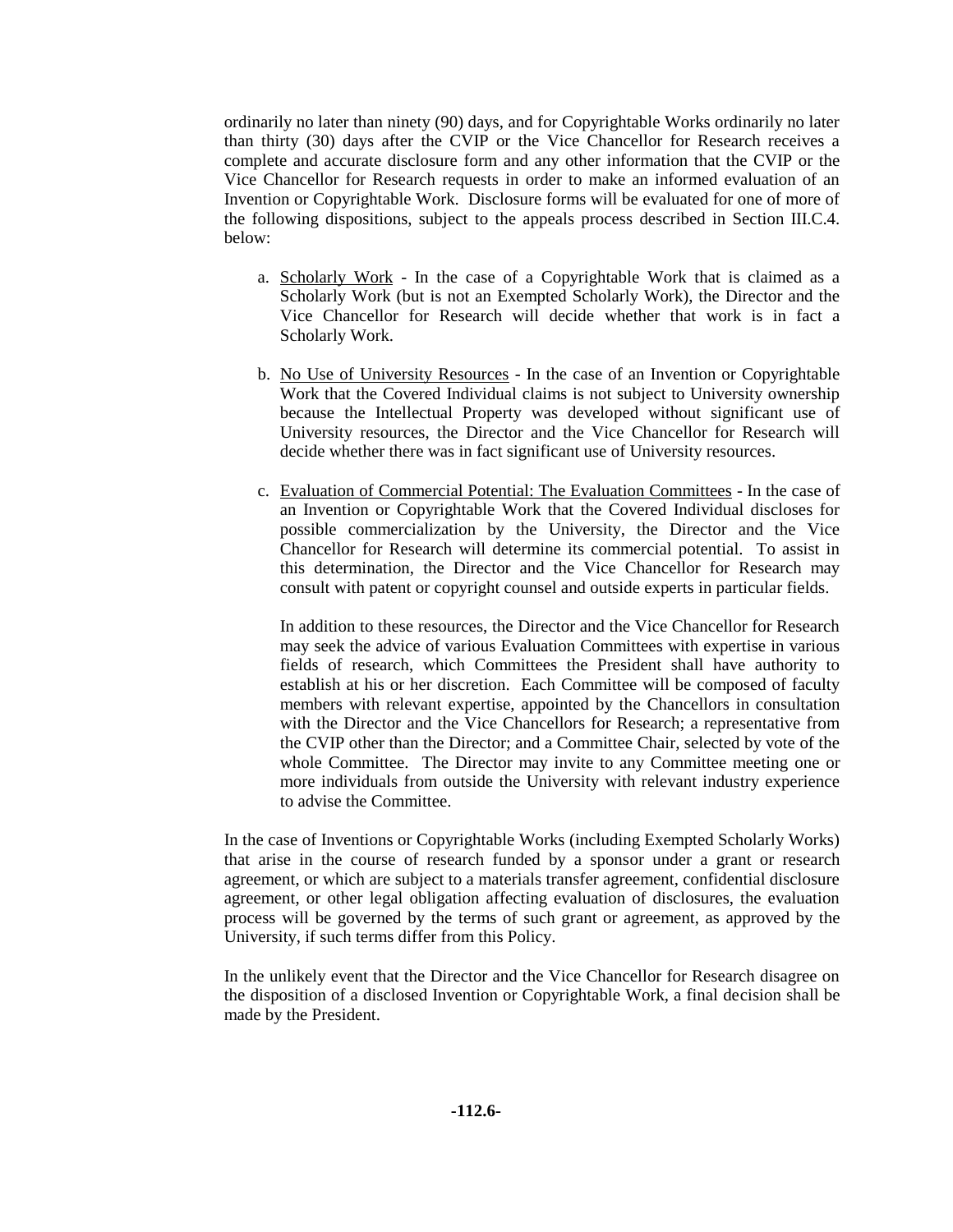- 3. Request for Relinquishment of Rights Under certain circumstances, as described below, the University may relinquish its ownership rights in an Invention or Copyrightable Work to the inventor or creator of the Intellectual Property at his or her request.
	- a. Intellectual Property Developed With University Resources The University automatically waives its rights in Exempted Scholarly Works. In all other cases, the University will ordinarily waive its ownership rights in favor of the inventor or creator of an Invention or Copyrightable Work if the Covered Individual has made complete and accurate disclosure of such Intellectual Property in accordance with this Policy and the Director and Vice Chancellor for Research have determined that the Intellectual Property comes under one or more of the following categories (as described in detail above):
		- ° Copyrightable Work that is a Scholarly Work
		- ° Intellectual Property developed without significant use of University resources
		- ° Intellectual Property that the University has decided not to commercialize
	- b. University-Commissioned Works The University will not ordinarily waive its ownership rights in any Intellectual Property (including Exempted Scholarly Works) that is developed by a Covered Individual who is specifically hired or commissioned by the University for that purpose, unless otherwise provided by written agreement between such individual and the University.
	- c. Intellectual Property Subject to Contractual Obligations In the case of Intellectual Property (including Exempted Scholarly Works) that is developed in the course of research funded by a sponsor pursuant to a grant or research agreement, or which is subject to a materials transfer agreement, confidential disclosure agreement, or other legal obligation affecting ownership, the relinquishment of any University rights in the Intellectual Property will be governed by the terms of the relevant grant or agreement, as approved by the University, if such terms differ from this Policy. A Covered Individual may need a separate waiver or assignment of rights from the other party in order to acquire complete rights to the Intellectual Property.

If certain Intellectual Property is available for relinquishment by the University (as set forth above), the inventor or creator of the Intellectual Property may request in writing that the Director grant a release or assignment of rights. The Director in consultation with the Vice Chancellor for Research will promptly respond to this request. The University will retain a royalty-free, non-exclusive license to use any such Inventions or Copyrightable Works for academic research and teaching.

4. Appeals - If a Covered Individual disagrees with a decision of the Director and the Vice Chancellor for Research under Section III.C.2., such individual may ask for reconsideration by the appropriate Evaluation Committee. The Committee shall review the matter and make its recommendation to the Director and the Vice Chancellor for Research who shall reconsider the matter. That decision may be appealed to the President, who shall review the written records and make a decision which shall be final.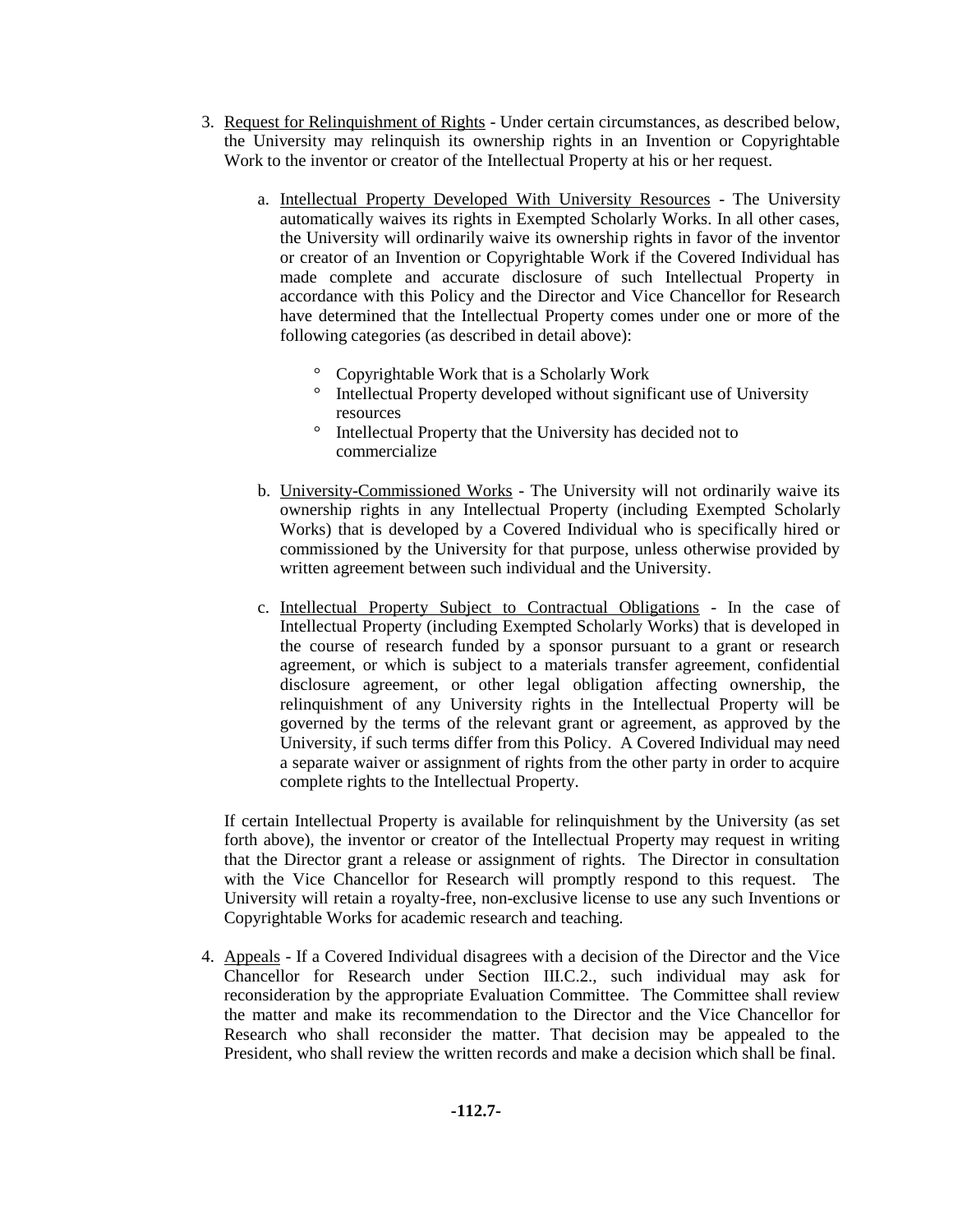### D. Administrative Procedures - Tangible Research Materials

While potential commercial value should not inhibit the free exchange of University-owned Tangible Research Materials for research purposes, the University nonetheless recognizes that such Materials may have significant commercial value. In addition, Tangible Research Materials received by Covered Individuals may be subject to contractual restrictions that severely limit the use and transfer of such Materials, to the detriment of University researchers. The University has therefore established the following procedures to allow the free exchange of Tangible Research Materials, while at the same time respecting the ownership rights of the University, protecting the rights of its researchers, and limiting the liability of the University and its researchers.

1. Transfer to Outside Researcher for Basic Research - If a Covered Individual desires to transfer Materials to an Outside Researcher for use in internal basic research, and not for the development or sale of commercial products, the Covered Individual must use the appropriate University form of Materials Transfer Agreement ("MTA"), which will be provided by the CVIP together with instructions for the use of each form. The various forms of MTA will establish rights and responsibilities regarding the Materials among the University and the Outside Researcher and his or her employer and will minimize future confusion and controversy regarding the use and transfer of the Materials and ownership of Inventions or Materials based on the supplied Materials. Faculty members (but not other Covered Individuals) are authorized to sign MTAs on behalf of the University provided that (i) the University-form MTA is not altered or revised in any manner and (ii) a signed original of the MTA is sent to the CVIP when the Materials are sent to the Outside Researcher. Alternatively, CVIP representatives are authorized to approve and sign MTAs, even with revisions.

If Materials are developed by a Covered Individual in the course of sponsored research, or are otherwise subject to contractual restrictions (e.g., a materials transfer agreement or confidential disclosure agreement), the transfer of such Materials to an Outside Researcher will be governed by the terms of the relevant agreement, if such terms differ from this Policy.

These procedures also apply to students who leave the University and desire to bring with them Materials that they developed or discovered in the course of their work at the University.

- 2. Transfer for Commercial Use Materials may not be transferred to any Outside Researcher for any use other than internal basic research unless the Outside Researcher has obtained a license from the University through the CVIP under the procedures set forth in this Policy. Materials with commercial uses should be disclosed to the CVIP or Vice Chancellor for Research in the same manner as Inventions and will be treated in the same manner as Inventions.
- 3. Receiving Materials from Outside Researchers If a Covered Individual receives Materials from an Outside Researcher at another organization (non-profit or commercial), the other organization or researcher may impose serious use and transfer restrictions on the Materials and may claim an ownership interest in Inventions, Copyrightable Works, or Materials that arise in the course of research performed with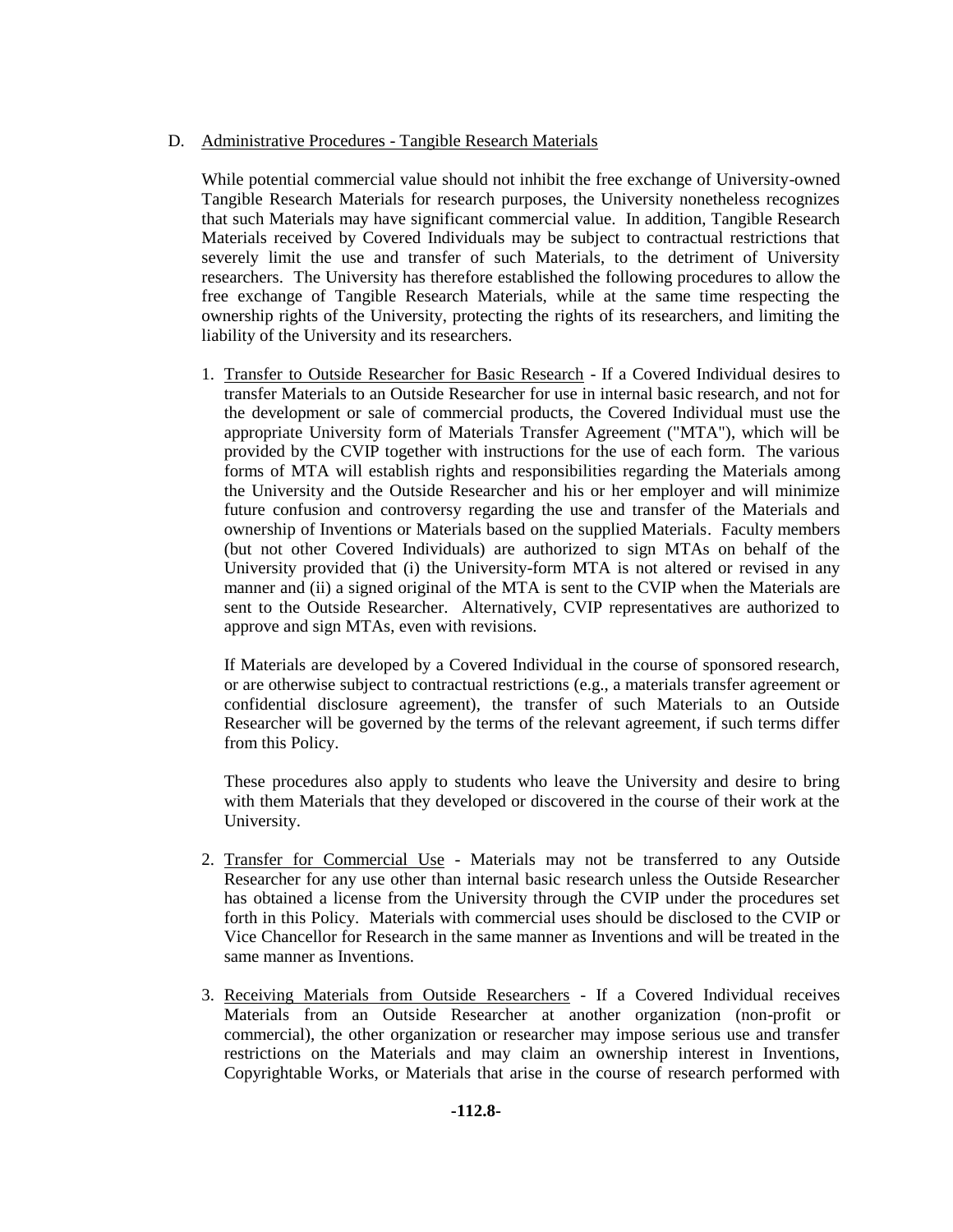such Materials. For this reason, only CVIP representatives are authorized to approve and sign agreements governing receipt of Materials from other organizations. Covered Individuals are encouraged to consult with the CVIP regarding the restrictions applicable to a particular Material from an Outside Researcher before planning to use that Material in their research. Covered Individuals should be aware that, in some instances, these restrictions may be so onerous that the CVIP will ordinarily not approve the agreement. The CVIP will make available a University-form MTA for receipt of Materials, although the organization supplying the Materials will usually require use of its own MTA.

If Materials are received by a Covered Individual in the course of sponsored research, the transfer of such Materials will be governed by the terms of the applicable sponsored research agreement, if such terms differ from this Policy.

If any MTA restrictions would apply to research performed by students, the affected students must agree to such restrictions in writing.

### E. Administrative Procedures - Confidential Treatment of Information

While the academic tradition of free dissemination of knowledge for the public benefit is recognized by the University to be of paramount importance, it may be necessary or desirable, under some circumstances, to restrict disclosure of Confidential Information received from a sponsor company or to delay Public Disclosure of an Invention. The University has developed the following procedures to balance these competing interests. The University will ordinarily not agree to maintain University-generated research results as trade secrets.

1. Guidelines Regarding Public Disclosure of Inventions - Internal disclosure of an Invention to the CVIP or Vice Chancellor for Research will not interfere with the ability to patent the Invention. However, Public Disclosure of an Invention prior to filing for a patent application (even one day before) will preclude the availability of patent protection in most countries. This rule applies to any non-confidential written or oral disclosure that describes the Invention (e.g., at a scientific meeting, in a journal, or even in an informal discussion with colleagues).

Accordingly, the University strongly encourages Covered Individuals to disclose Inventions to the CVIP as soon as possible, and to delay Public Disclosure of the Invention until the evaluation process is completed and a patent application is filed. The CVIP and Vice Chancellor for Research will attempt to minimize delays in publication, but a delay of up to ninety days is often necessary for evaluation. The CVIP and Vice Chancellor for Research will make every effort to expedite the evaluation process when a Covered Individual indicates that there is a compelling need for rapid publication.

During this interim period, an Invention may be safely disclosed outside of the University under the protection of a Confidential Disclosure Agreement ("CDA"), because disclosures made under an appropriate CDA are not considered Public Disclosures. The University therefore recommends that all Covered Individuals use the University-form CDA whenever they disclose information relating to an Invention while the Invention is under evaluation by the University, and the University strongly recommends use of the University-form CDA and consultation with the CVIP if a Covered Individual wishes to disclose an Invention to an Outside Researcher associated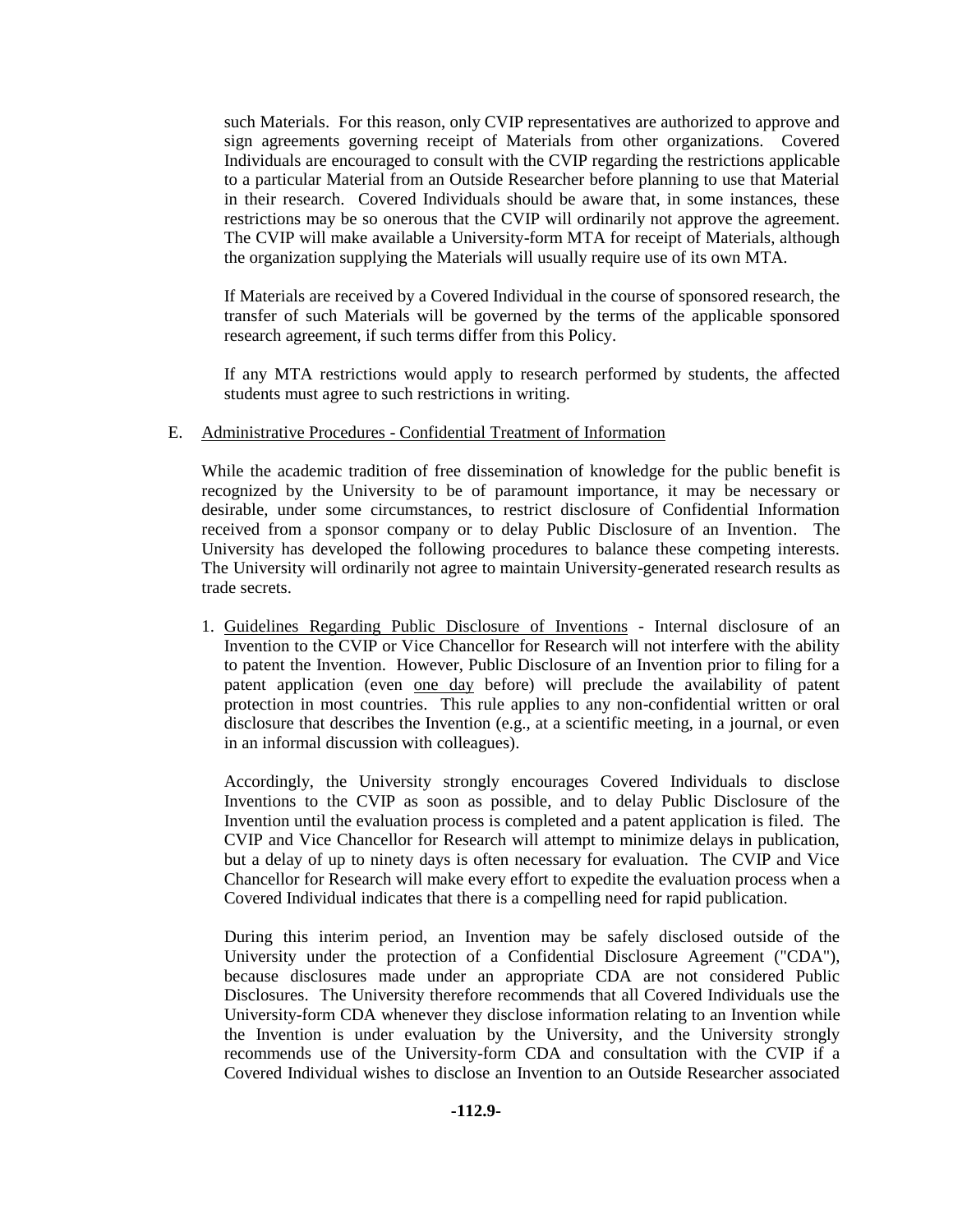with a company or other for-profit organization, or directly to such an organization. The CVIP will make available appropriate forms of CDA. Faculty members have authority to sign the University-form CDA on behalf of the University when they will disclose information (but will not receive information), provided they send a fully signed original of the CDA to the CVIP as soon as possible. Alternatively, CVIP representatives are authorized to approve and sign CDAs on behalf of the University.

Covered Individuals should be aware that Public Disclosure of an Invention prior to completion of the evaluation process and filing of a patent application will adversely affect the commercial value of the Invention and therefore may decrease the likelihood that the University will proceed with commercialization of that Invention.

In the case of an Invention or Copyrightable Work that arises in the course of sponsored research or a grant, or which is subject to a materials transfer agreement (MTA), confidential disclosure agreement, or other contractual restriction affecting Public Disclosure, any restrictions on Public Disclosure will be governed by the terms of the grant or agreement with the other party, as approved by the University. If such restrictions would prevent or delay the publication of a student thesis or dissertation, then he or she must agree to such restrictions in writing.

2. Receiving Confidential Information from Outside Researchers - If a Covered Individual receives Confidential Information from an Outside Researcher or organization (nonprofit or commercial) in relation to research performed by the Covered Individual at the University, the other organization or researcher may impose serious non-disclosure and non-use obligations on the Confidential Information and may claim an ownership interest in Inventions, Copyrightable Works, or Materials that arise in the course of research performed with such Confidential Information. For this reason, only CVIP representatives are authorized to approve and sign CDAs from other researchers or organizations on behalf of the University. The CVIP will make available a Universityform CDA for receipt of Confidential Information, although the organization disclosing the Confidential Information will usually require use of its own form of CDA.

When Confidential Information is received by a Covered Individual in the course of sponsored research, the treatment of such Confidential Information will be governed by the terms of the applicable sponsored research agreement, if such terms differ from this Policy.

If any CDA restrictions would apply to research performed by students, the affected students must agree to such restrictions in writing.

### F. Administrative Procedures - Sponsored Research with Commercial Organizations

The Vice Chancellor for Research in consultation with the CVIP shall have responsibility for negotiating, executing, and administering funded research agreements between the University and commercial organizations, in accordance with the University policies on sponsored research. The Vice Chancellor for Research may delegate all or some of these responsibilities to the CVIP. CVIP approval is required for any terms of such agreements that affect rights to Intellectual Property (e.g., option rights, license rights, or assignment of ownership). If any restrictions in a funded research agreement (such as publication delays)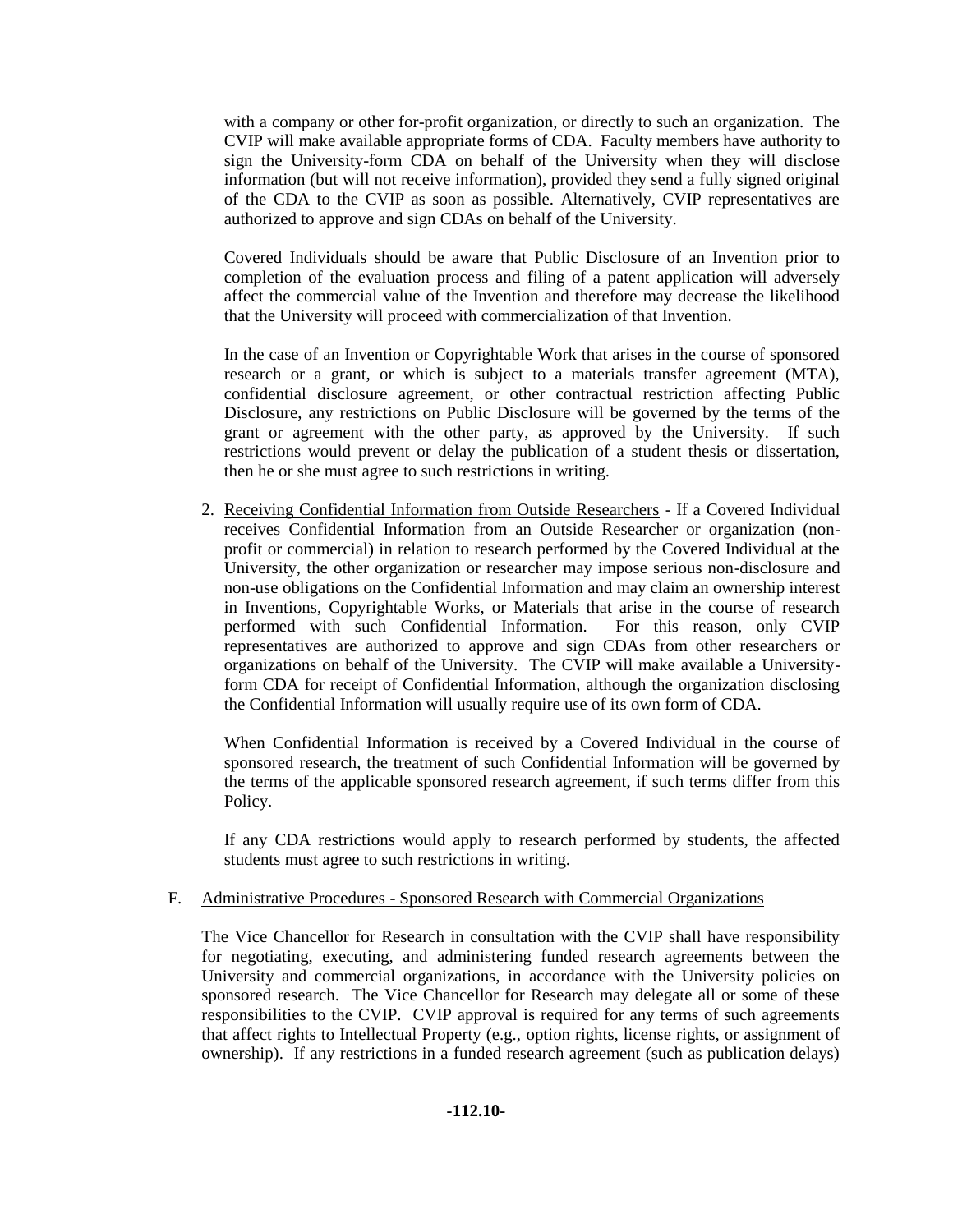would apply to research performed by students, the affected students must agree to such restrictions in writing.

G. Commercialization of University-Owned Intellectual Property

The CVIP in consultation with the Vice Chancellor for Research shall have responsibility for commercial development and administration of all University-owned Intellectual Property. This commercial development will ordinarily occur through licensing of Inventions, Copyrightable Works, or Materials to a company. If the CVIP is successful in its commercialization efforts, the inventor or creator will share in the economic rewards, as will the department and campus.

- 1. Distribution of Non-Equity Revenue Derived from Commercialization Royalty income and other non-equity revenue derived from the licensing of University-owned Intellectual Property will be distributed at the end of each accounting period as follows:
	- a. The University will be reimbursed for any out-of-pocket expenses incurred in obtaining and maintaining patent or copyright protection for a specific item of Intellectual Property, and in evaluating and marketing such Intellectual Property.
	- b. The remaining non-equity revenue will be distributed as follows:

Fifteen percent (15%) to the CVIP to fund patents, CVIP operations, and research grants; provided that such amount shall be capped in each fiscal year at an amount equal to the highest amount budgeted for CVIP operations from the campus over the prior three fiscal years, whether through assessment or through revenue derived from licensing or both; provided further, that amounts in excess of this cap shall be utilized at the direction of the Chancellor, with the approval of the President, for endowment in the department or program of the inventor(s) or creator(s). Amounts distributed to CVIP and/or such endowment shall be divided ratably based upon all non-equity revenue received in any given fiscal year.

• Thirty percent  $(30\%)$  to the inventor(s) or creator(s), except to the extent the revenue from Intellectual Property is derived from University of Massachusetts Biologics Laboratory projects. In the case of multiple inventors or creators, their shares will be distributed as they unanimously agree at the time of the invention disclosure. If the inventors or creators cannot agree on the distribution between (among) them, their shares will be distributed in equal portions.

Fifty-five percent (55%) to the campus of the inventor or creator; provided, that:

Fifteen percent (15%) of the first seven hundred thousand dollars (\$700,000) in non-equity revenue received by the campus in any fiscal year from any invention or creation shall be distributed to the department or program of the inventor(s) or creator(s); and

Ten percent (10%) of amounts between seven hundred thousand one dollars (\$700,001) and one million dollars (\$1,000,000) in non-equity revenue received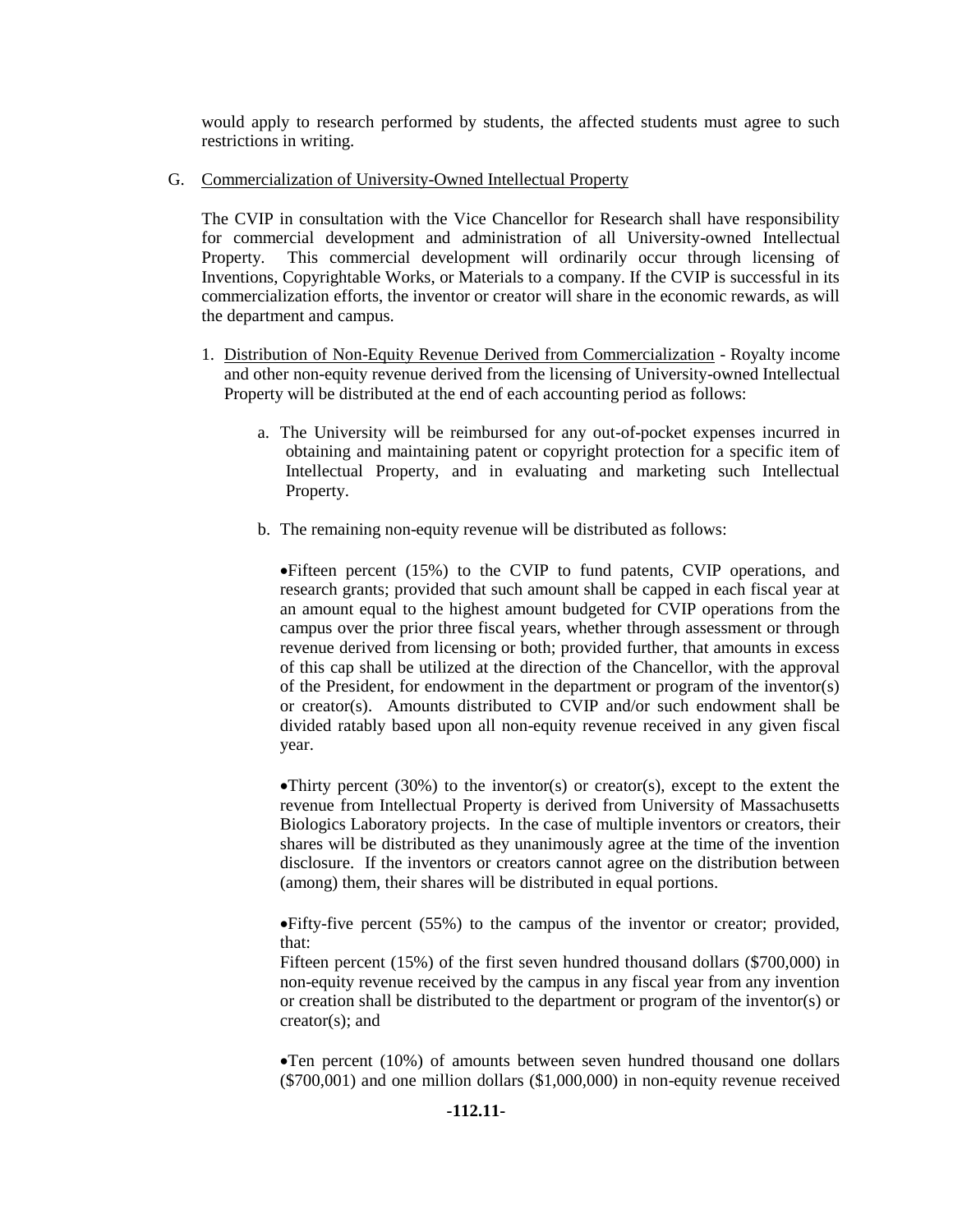by the campus in any fiscal year from any invention or creation shall be distributed to the department or program of the inventor(s) or creator(s); and

Five percent  $(5\%)$  of amounts in excess of one million dollars  $(\$1,000,000)$  in non-equity revenue received in any fiscal year by the campus from any invention or creation shall be distributed to the department or program of the inventor(s) or creator(s).

If multiple departments or programs are involved, their shares will be distributed in the same manner as the distributions to the inventors or creators within such departments or programs.

Notwithstanding the distribution described above, the Chancellor, with the approval of the President, may pledge all non-equity revenues other than the portion allocated to the inventor(s) or creator(s) to meet the debt service obligations of the campus.

- c. Notwithstanding the other provisions of this policy, unless the Chancellor with the approval of the President specifically determines otherwise or as required by law, employees of the University of Massachusetts Biologics Laboratory, and other employees of the University working on projects funded by and in collaboration with said Biologics Laboratory, shall not receive an inventor(s)/creator(s) share distribution of non-equity licensing revenue; provided further, that all such revenue that would have gone to said inventor(s) or creator(s) shall go instead to said Biologics Laboratory.
- 2. Acceptance of Equity The University may accept an equity interest in a company; provided that before the CVIP agrees to accept equity, it must receive the approval of the Vice Chancellor for Research, the Vice President for Economic Development, and the University Treasurer. The equity received by the University in connection with the commercialization of Intellectual Property will be held until liquidation, unless otherwise distributed pursuant to Section III.G.2.d or III.G.2.e below, with the proceeds distributed as follows:
	- a. First, to the extent the University is not fully reimbursed for out-ofpocket expenses from the non-equity revenue, the University will be reimbursed for any remaining out of-pocket expenses incurred in obtaining and maintaining patent, copyright, or other intellectual property protection for a specific item of Intellectual Property, and in evaluating and marketing such Intellectual Property.
	- b. The remaining proceeds from equity liquidation will be distributed as follows:

• Thirty percent (30%) to the inventor(s) or creator(s) except to the extent the equity is consideration for the licensing of Intellectual Property that is derived from University of Massachusetts Biologics Laboratory projects. In the case of multiple inventors or creators, their shares will be distributed as they unanimously agree at the time of the invention disclosure. If the inventors or creators cannot agree

#### **-112.12-**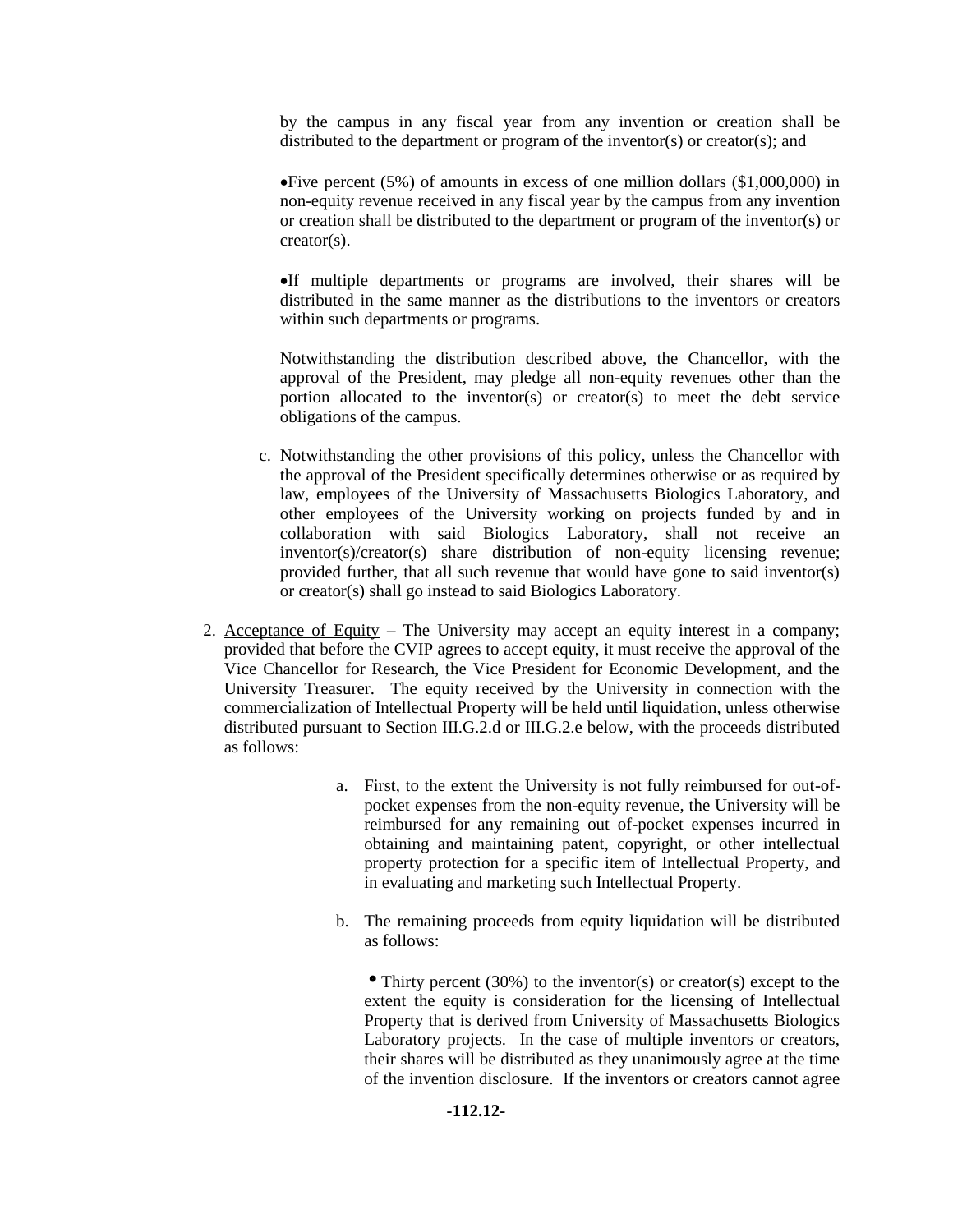on the distribution between (among) them, their shares will be distributed in equal portions.

• Fifteen percent (15%) for endowment in the department or program of the inventor(s) or creator(s).

Fifty-five percent (55%) to the campus for endowment or development of research or scholarship, as determined by the Chancellor.

If the inventor(s)/creator(s) share has been distributed directly to the inventor(s) or creator(s) pursuant to Section III.G.2.d, all of the remaining proceeds from equity liquidation will be distributed between the department or program and the campus in the relative proportions of this Section.

- c. Notwithstanding the other provisions of this policy, unless the Chancellor with the approval of the President specifically determines otherwise or as required by law, employees of the University of Massachusetts Biologics Laboratory, and other employees of the University working on projects funded by and in collaboration with said Biologics Laboratory, shall not receive an inventor(s)/creator(s) share distribution of equity licensing revenue; provided further, that all such revenue that would have gone to said inventors shall go instead to said Biologics Laboratory.
- d. When the University accepts equity in a company as consideration for a technology licensing transaction, the University, taking into account any legal restrictions and the wishes of each inventor or creator involved, shall:
	- Arrange for the inventor(s)/creator(s) to receive his or her share of equity directly from the company upon execution of the relevant agreement rather than upon liquidation pursuant to paragraph III.G.2.b. above or
	- Take all equity, including the inventor(s)/creator(s) share, in the name of the University, in which case the Treasurer will make decisions regarding equity disposition based upon sound business judgment and information available to investors and will coordinate with the appropriate University officials if necessary; the inventor(s)/creator(s)' sole right being receipt of the inventor(s)/creator(s) share of such equity or its cash equivalent at such time and in such form as the Treasurer shall deem appropriate. At the determination of the Treasurer, equity may also be held on behalf of the University by the University of Massachusetts Foundation, Inc., or another outside investment advisor to minimize potential institutional conflicts of interest; provided that the interests of the inventor(s)/creator(s)